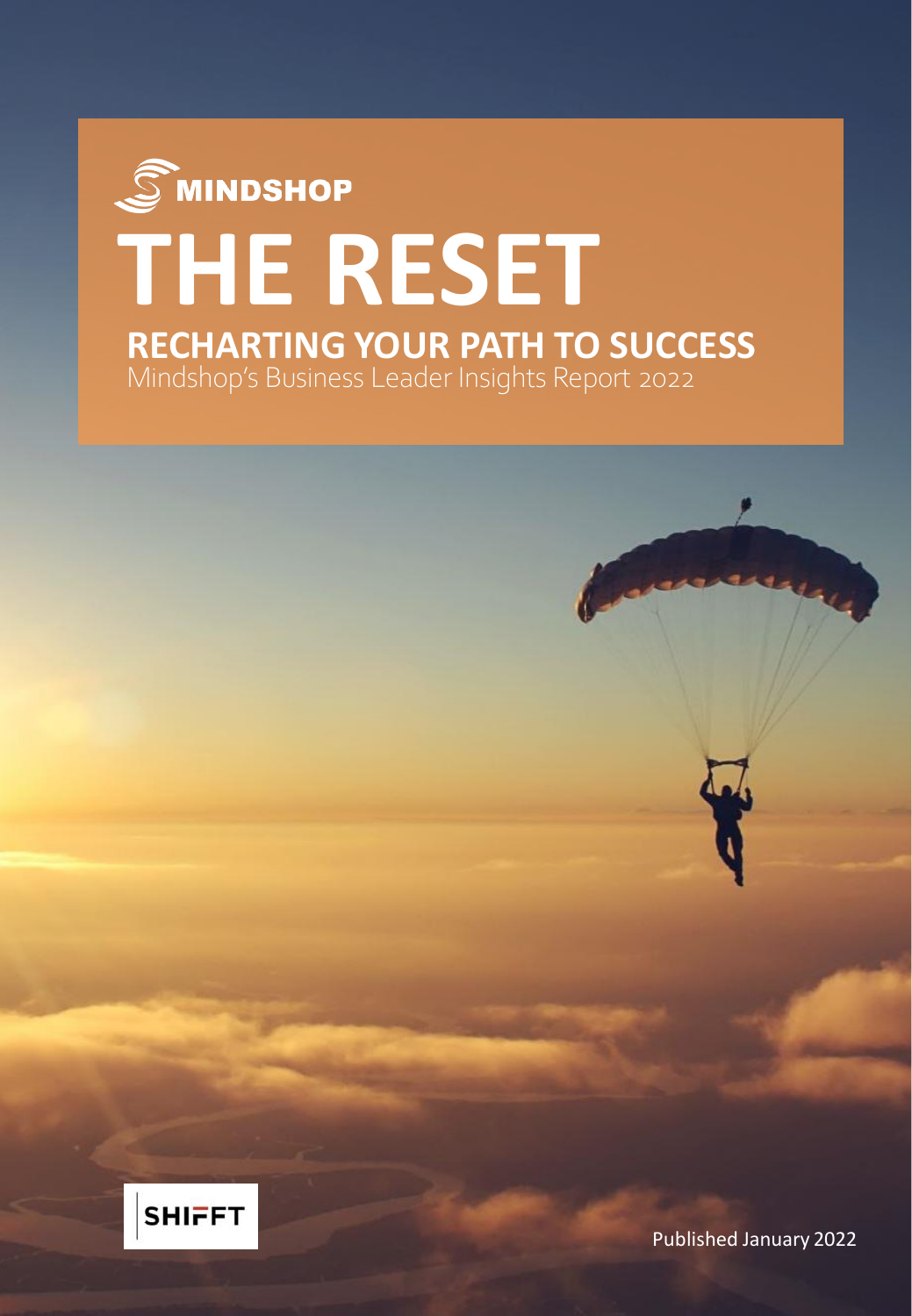## **Executive Summary**

Unrelenting change in 2021 brought wavering business sentiment and pressures for business leaders both personally and professionally. Evolving customer demand stress-tested processes, leadership resilience, attraction and retention ability, culture, supply chains, product offerings, sales and technology adoption.

Yet despite these challenges many businesses had a financially strong 2021 and are cautiously optimistic about 2022, seeing it as a year for profitable growth.

Business leaders have learnt a lot over the last two COVID-impacted years about their team, customers, their business and their own capability. Most haven't 'wasted a crisis' to make critical changes to their team, products and technology while others still haven't adapted and in turn continue to slowly slide backwards.

Concerns about lack of time, poor focus and energy levels will be barriers to greater success for leaders. Just 4% of leaders surveyed stated they are very well prepared to meet the emerging needs of their business in 2022 highlighting that the 'readiness' issue cannot be ignored. Fatigue will finally force many to release pressure by doing less, embracing new technologies, working smarter not harder as the ever increasing to do list becomes unsustainable.

All leaders will need to 'reset' in 2022. For some this will mean upskilling and reskilling leadership capabilities put on the back burner for the past two years on topics such as resilience, strategy implementation, profit improvement and coaching.

For others it will be more about how to address attraction and retention challenges and the need to manage a hybrid workforce.

Regardless, leaders will have to stay agile to navigate an environment of evolving customer demand and potential market instability.

## **Three reasons why a business leader should read this report**

- 1. Discover global insights for leadership and business success.
- 2. Harness practical business strategies to embed into your 2022 plans.
- 3. Inspire change in fellow leaders and teams.



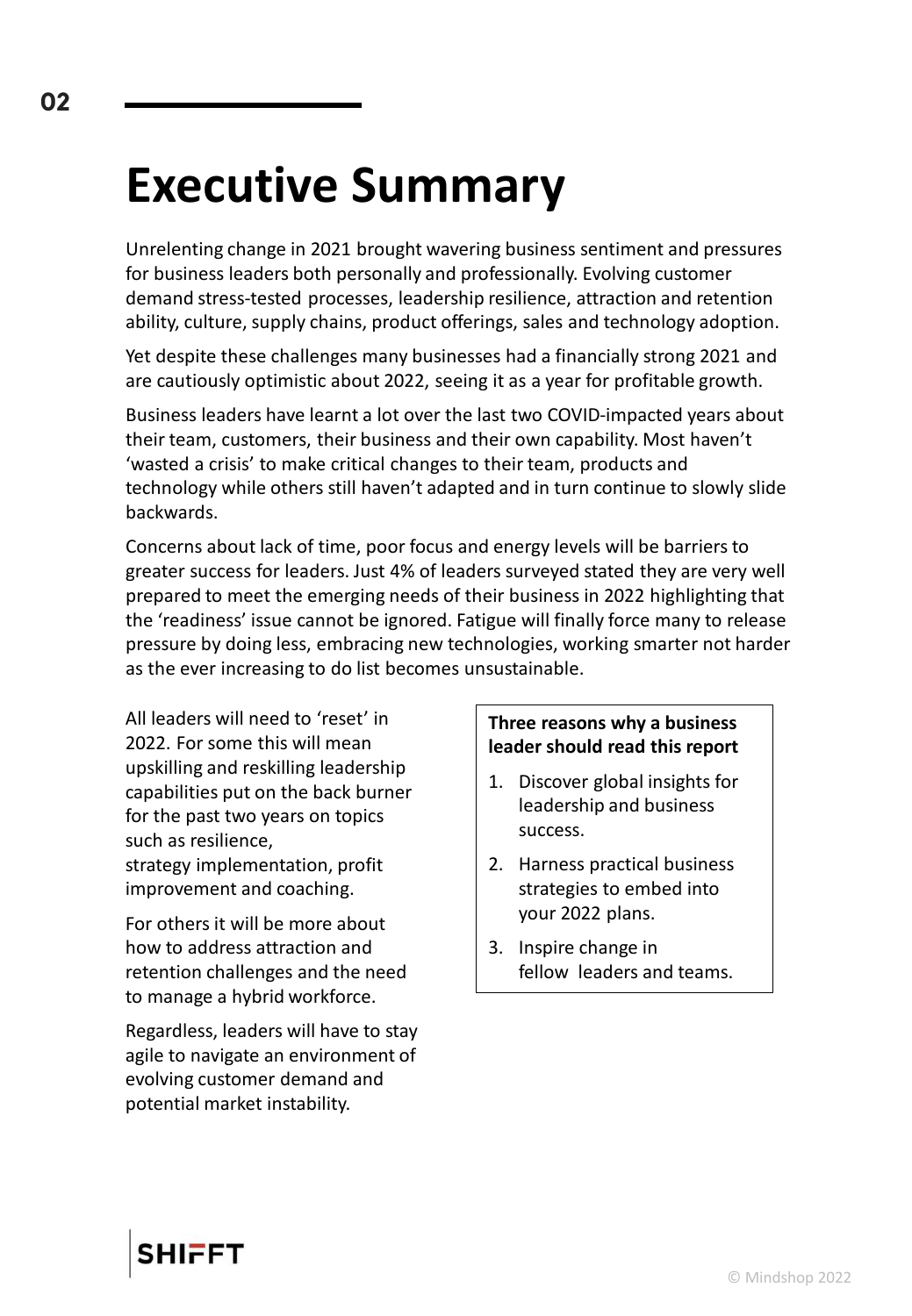Overall, six key insights for business leaders in 2022 were identified from the survey results:

**1. Lack of time and focus continues to negatively impact leadership effectiveness.**

Now is the time to stop putting more business through incapable systems, address time and focus issues with appropriate technology and capability creation.

**2. Embracing a flexible workforce is critical to attraction & retention strategies.**

Develop new habits and communication styles to stay agile, productive and connected to your team in a hybrid workforce. What in your culture will attract and retain the right people?

- **3. Boost resilience by locking in new work/life balance habits.** Maintain energy levels by embracing new habits and learning strategies to efficiently balance client, team and family needs.
- **4. Invest in leadership & coaching capabilities to make you a leader worth following.**

Learn new capabilities in leadership and coaching to effectively manage the team and guide successful implementation of change.

#### **5. You'll need a 'thriving' strategy and vision for 2022.**

Test your strategic SWOT, sustainable competitive advantage, change readiness and strategic priorities against your vision. What needs to change to ensure you thrive in 2022?

#### **6. Don't lose sight of what makes you profitable.**

Undertake a waste audit to start the ongoing process of waste and inefficiency identification and removal across the business.

Take on board these insights and combine them with the reset tips throughout the report plus the final eight step process containing practical strategies to develop your reset 2022 plan to rechart success.



© Mindshop 2022

03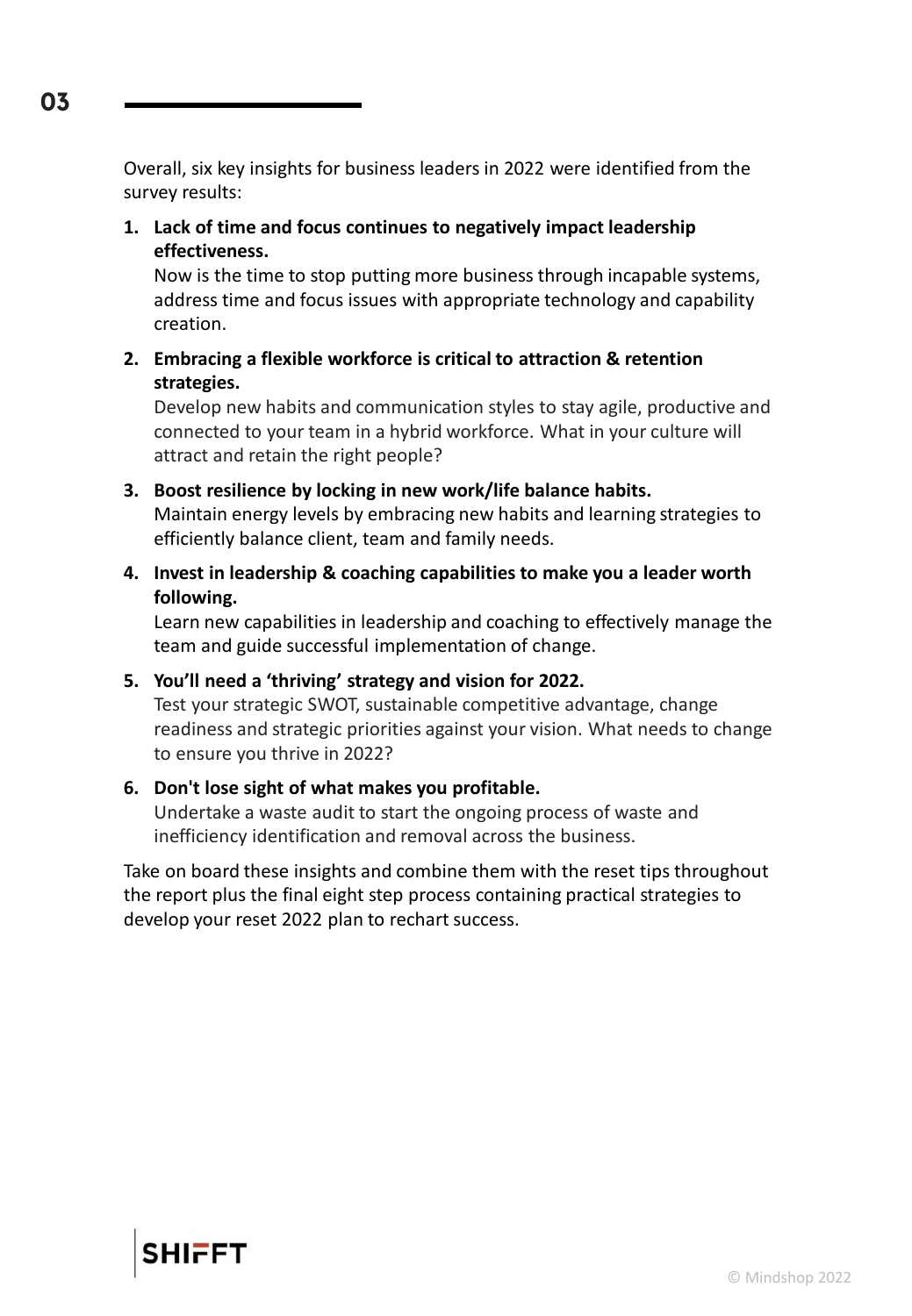## **About the Mindshop 2022 Business Leader Survey**

In late 2021, Mindshop surveyed almost 200 business leaders and advisors from around the world to understand their thoughts on the impact of the global pandemic on their business, themselves, the business environment and training needs for the year ahead.

This report draws on the findings from the survey and Mindshop's 27 years' of experience working with thousands of business leaders and advisors globally.

Findings from this report will also form the basis of training topics delivered via Growth Hubs (quarterly best practice workshops) run by experienced Mindshop advisors around the world.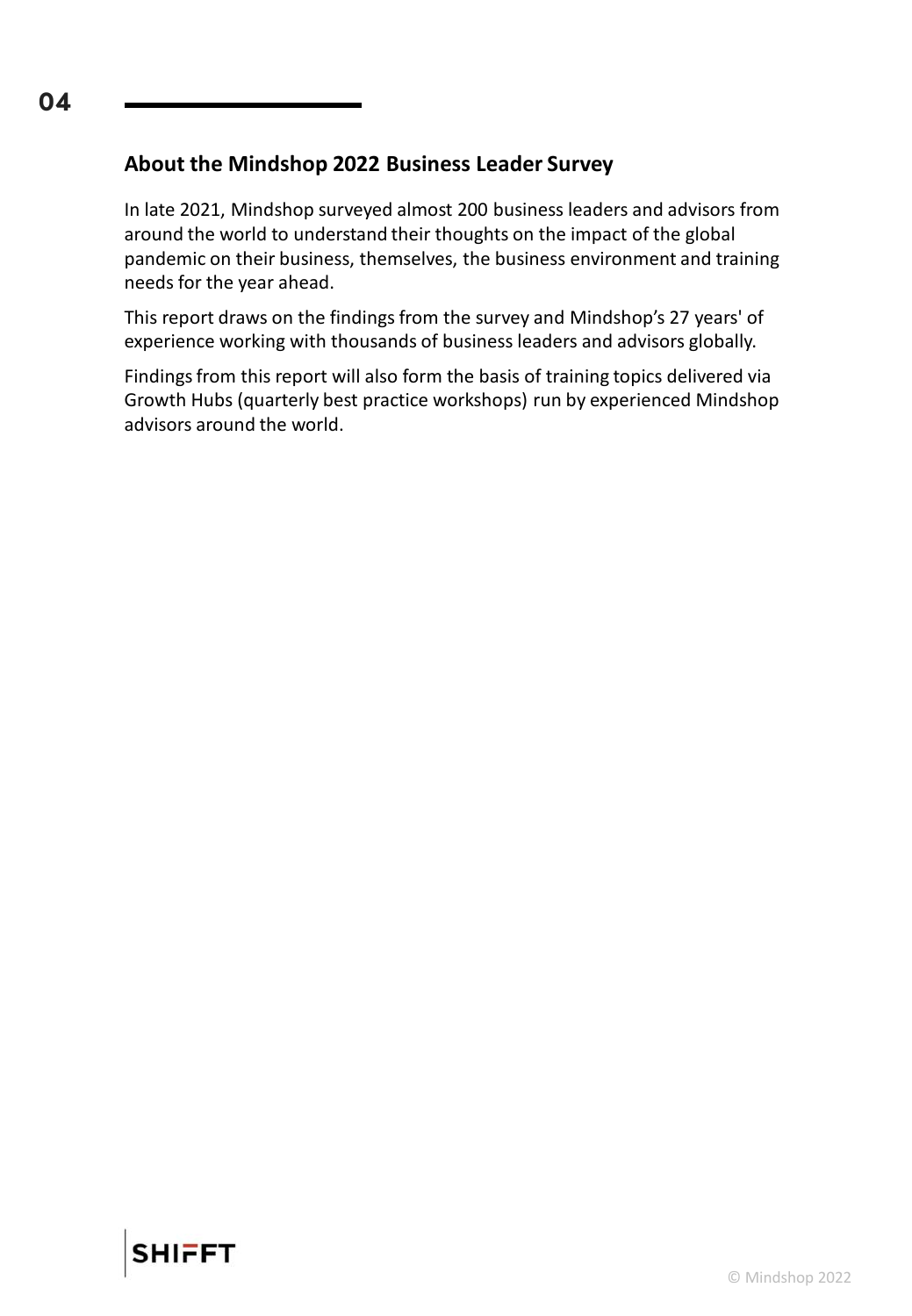## **Contents**

|    | 1. Why reset for 2022?                                                                   | 6  |
|----|------------------------------------------------------------------------------------------|----|
|    | 2. Six key insights                                                                      | 8  |
|    | i. Lack of time and focus continues to negatively<br>impact leadership effectiveness     | 9  |
|    | ii. Embracing a flexible workforce is critical to attraction &<br>retention strategies   | 10 |
|    | iii. Boost resilience by locking in new work/life balance habits                         | 12 |
|    | iv. Invest in leadership & coaching capabilities to make you a<br>leader worth following | 13 |
|    | v. You'll need a 'thriving' strategy and vision for 2022                                 | 14 |
|    | vi. Don't lose sight of what makes you profitable                                        | 15 |
| 3. | Strategies to rechart success                                                            | 16 |
| 4. | <b>Building leadership capabilities</b><br>17                                            |    |
| 5. | Eight steps to recharting 2022                                                           |    |
| 6. | A final word                                                                             |    |
| 7. | <b>About Mindshop</b>                                                                    | 20 |

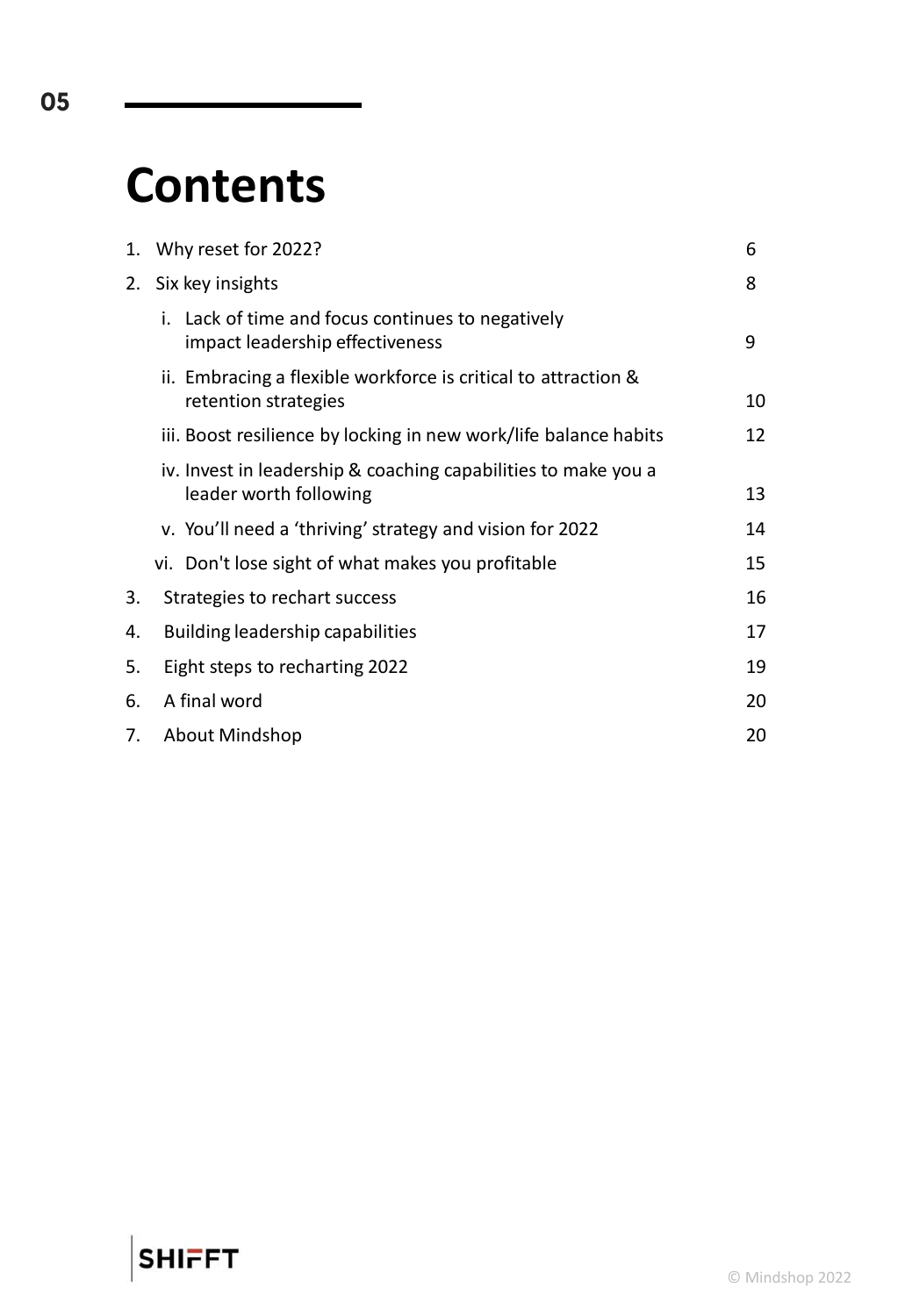# **Why Reset for 2022?**

**MOST BUSINESSES DESCRIBED THEMSELVES AT THE END OF 2021 AS 'TIRED BUT OPTIMISTIC FOR A STRONG 2022'.**

With sentiment rapidly swinging due to unrelenting change combined with little mental downtime, unstable economic markets, a highly transient employment market and personal stress from COVID restrictions, 2021 was a taxing time for all regardless of the financial impact.

High customer demand and growth opportunities plus working from home continued to 'stress test' processes, technology adoption, teams, business models and leaders. But most didn't waste a crisis, instead embracing positive change from the lessons learnt over the past two years.

## **Three Approaches**

Business leaders around the world navigated COVID-impacted markets as if fourwheel driving through sand. Progress was slow with occasional bursts of traction. Many took one of three approaches:

#### **1. Stop/Start**

Making little or no change to their strategies and approach, this group got bogged down time and again. After a rest period they occasionally freed themselves, but growing fatigue eventually led to stagnation and a gradual backwards slide resulting in productivity or revenue losses.

#### **2. Acceleration**

With their foot flat to the floor, this group accelerated their way out of trouble, pivoting strategies, adapting products and services, investing in new technologies and team members. While they moved forward, they depleted reserves and have little in the tank for opportunities in 2022.

#### **3. Reset by Releasing Pressure**

Successful leaders briefly embraced the first two options then settled (as a conscious strategic decision or resulting from their natural style) on releasing tyre pressure to gain traction.

Mindshop recommends this strategy to rechart a sustainable, successful path for the year ahead. Progressing in a slower, more deliberate manner to achieve greater success.

Last year a 10-15% reduction in pressure gave leaders the time and space to make better decisions, knowing when to say no to opportunities, embracing new habits, building new skills, being strategic and having more fun (easier said than done). Ultimately getting the traction to effectively implement change.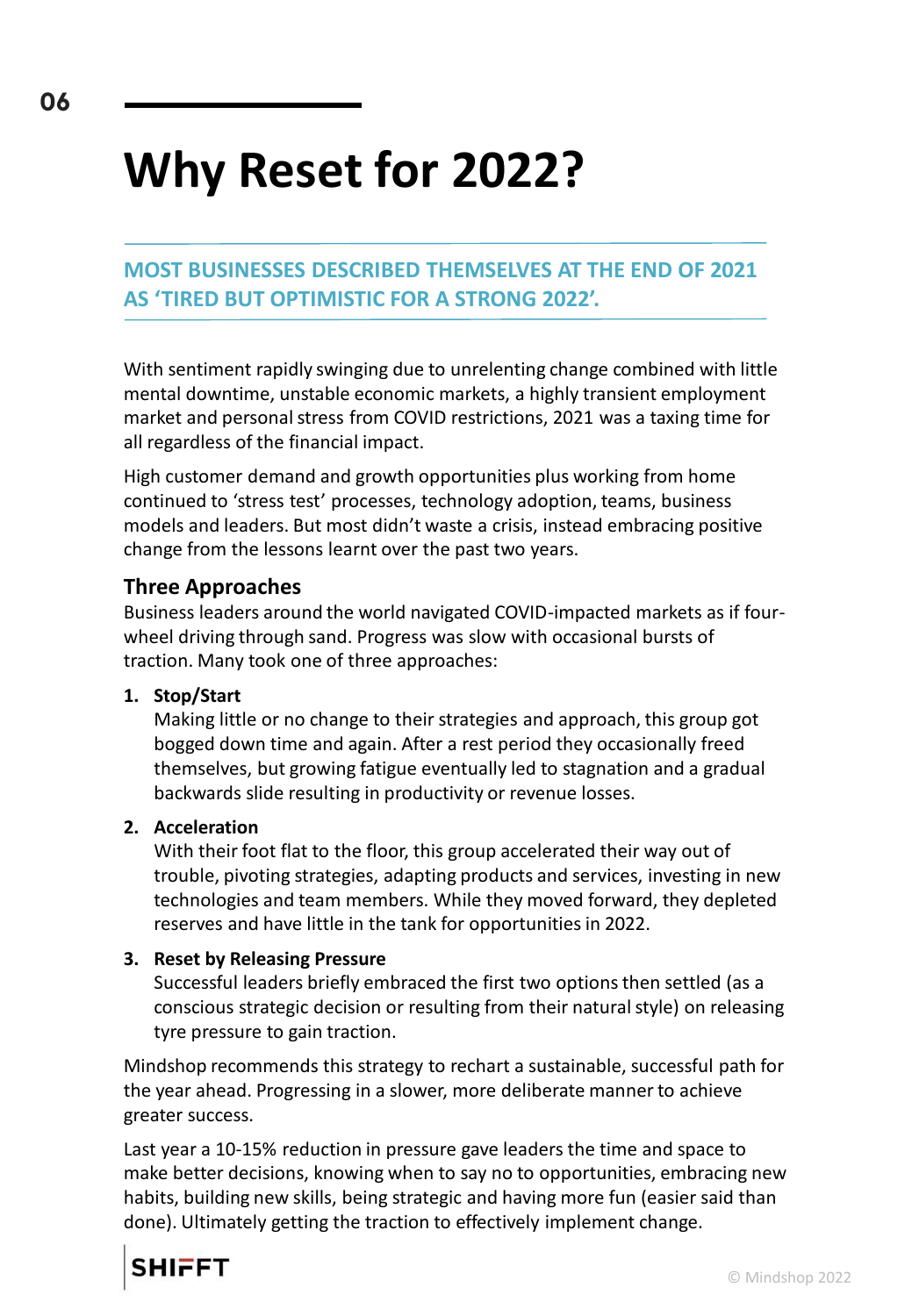Early indications hint at strong opportunities in 2022 as the COVID fog clears over coming months and survey results indicate business confidence is at a record high.

An opportunity presents for you to adapt your strategy and mindset from defensive (protect what we have got) to offensive (targeted, profitable growth). Worryingly many leaders are unprepared for emerging market needs with just 4% surveyed stating they are very well prepared.

'Work smarter not harder' will ring true, with a recalibration required for leaders to meet evolved market demands in 2022.

To kick-start 2022 we suggest you reflect on some key questions:

- 1. Where should you 'release the pressure' in your own goals, daily schedule, role and focus to gain greater traction?
- 2. In what capabilities will you need to upskill and reskill?
- 3. Is your leadership resilience strong enough to steer the business (or your area of the business) to greater success in 2022?
- 4. How will products and services be marketed and sold differently to get cut through? Do you need to adapt your sales process or the way you leverage technology?
- 5. Have you reset your strategy to ensure the business thrives in 2022 and beyond?
- 6. What emerging trends will have the biggest impact on your strategies and vision?

This report will address these questions and more, helping you reset and rechart a successful strategy, personally and across your business in 2022.

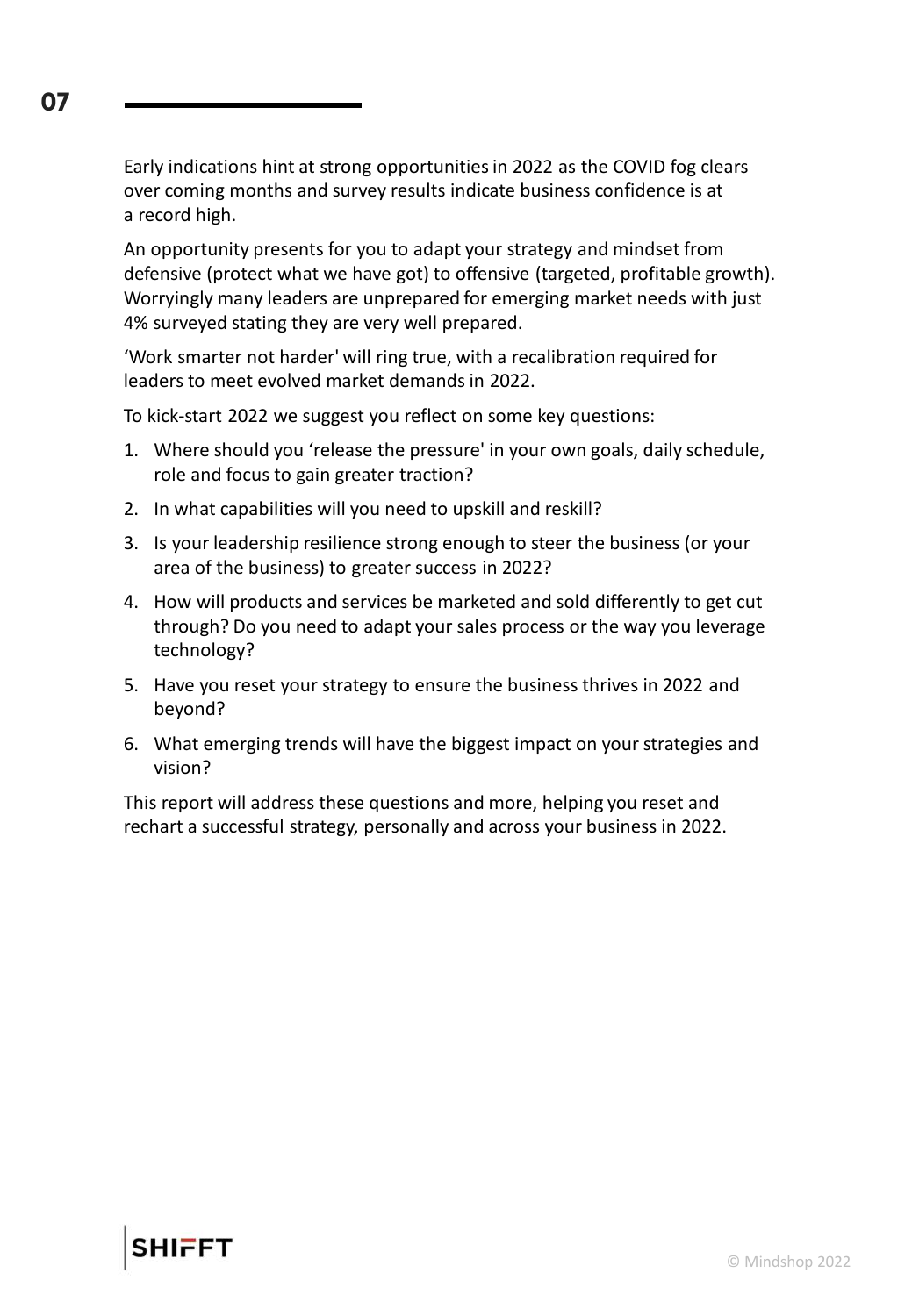# **Key Insights**

Let's reflect on the six key insights drawn from the results from Mindshop's annual survey concluded in November 2021, completed by close to 200 business leaders and advisors.

How will your reset plan address emerging insights? Where are your opportunities?

## **Six Insights for Business Leaders**

- 1. Lack of time and focus continues to negatively impact leadership effectiveness.
- 2. Embracing a flexible workforce is critical to attraction & retention strategies.
- 3. Boost resilience by locking in new work/life balance habits.
- 4. Invest in leadership & coaching capabilities to make you a leader worth following.
- 5. You'll need a 'thriving' strategy and vision for 2022.
- 6. Don't lose sight of what makes you profitable.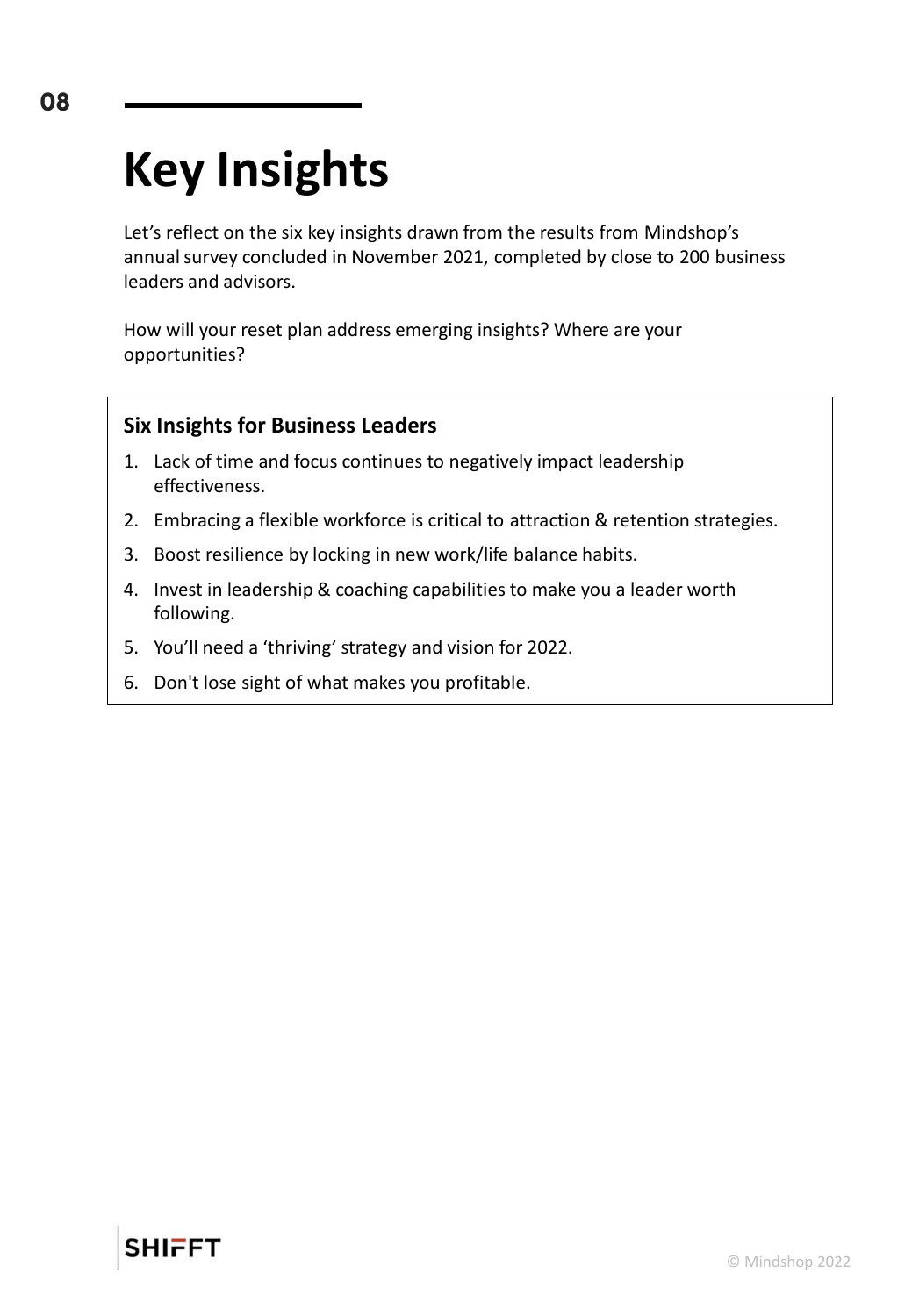## **1. Lack of time and focus continues to negatively impact leadership effectiveness**

With so much change and unpredictability it's been a tiring year for leaders with lack of time identified as the biggest barrier to effectiveness in 2022 followed by a lack of focus and poor energy levels.

Many leaders have continued a trend of being busy but not necessarily productive in their daily activities, distracted by a myriad of 'urgent' priorities and the challenges of getting things done with a hybrid workforce. Attracting and retaining team members is also adding to stress levels, running too lean for too long can put added pressure on remaining team members across the business.

Insufficient time is key for leaders to address in 2022, the resulting stress quickly leads to procrastination and a lack of focus on critical strategic opportunities.



## **What's the biggest barrier to being an effective leader in 2022?**

#### **RESET TIPS**

(Top three responses)

- 1. Be productive, not busy. Identify 'Must-Should-Could' tasks informed by key performance indicators.
- 2. Don't put more business through an incapable system, make 2022 the year of tough decisions to delegate or stop doing low value tasks. Reduce stress.
- 3. Say no to projects that don't fit the 2022 vision, strategies or budget.
- 4. Place trust in intuition and don't wait for perfect. Make quicker decisions and avoid gold-plating everything.

09

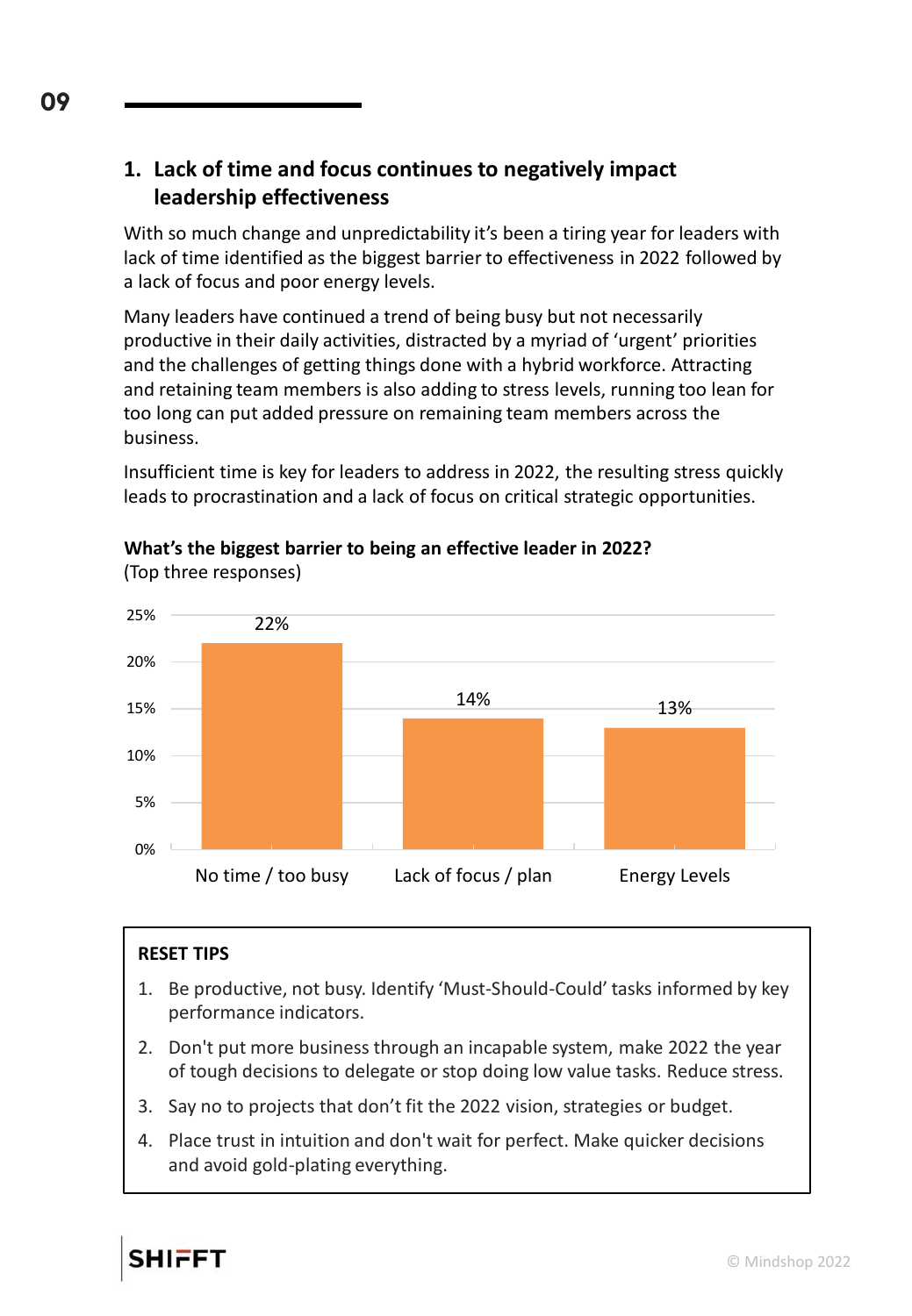## **2. Embracing flexible workforces is critical to attraction & retention strategies**

Many business leaders (65%) believe that work from home arrangements will remain into 2022 but not every role or industry can be home-based.

For many businesses this means a hybrid workforce, so leaders will need to tread a delicate tightrope, embracing the benefits: new pools of talent, less office space and staff retention opportunities, while navigating the challenges of communication, culture, implementation of strategy and technology adoption to keep the team aligned and productive.

Through COVID, many leaders and managers have thrived working from home while others have found it very challenging, preferring to be office-based. Having good awareness of this dynamic across a team and providing flexibility will be important for staff attraction and retention in 2022 and beyond. Many team members will now have an ingrained preference that will be hard to change.

Survey results hint that new habits will be formed around travel for events and attendance at meetings. Almost 50% of leaders state they will travel less for workshops and events, having recognised over the past two years the high cost in time of travel-intensive schedules. Furthermore 69% of leaders don't want the bulk of meetings to remain virtual, recognising the downsides to everything being online. Leaders will build new rhythms, leveraging virtual meetings for quick, transactional interactions and attending in person meetings requiring high collaboration, strategic discussions, relationship building or creative interactions.

There is no one size fits all approach but what is consistent is the need to find a blend that works for the business and the leadership team. Building the right meeting rhythms, use of technology, communication styles and social connection will ensure the business can be productive, implement strategy effectively and retain a quality culture.

Business leader responses in the Mindshop survey, conducted November 2021:

*We have a strong ability to attract and retain good talent to our organisation.*

*The bulk of our team meetings will be conducted virtually in 2022.*



Disagree

10



**39%**

Disagree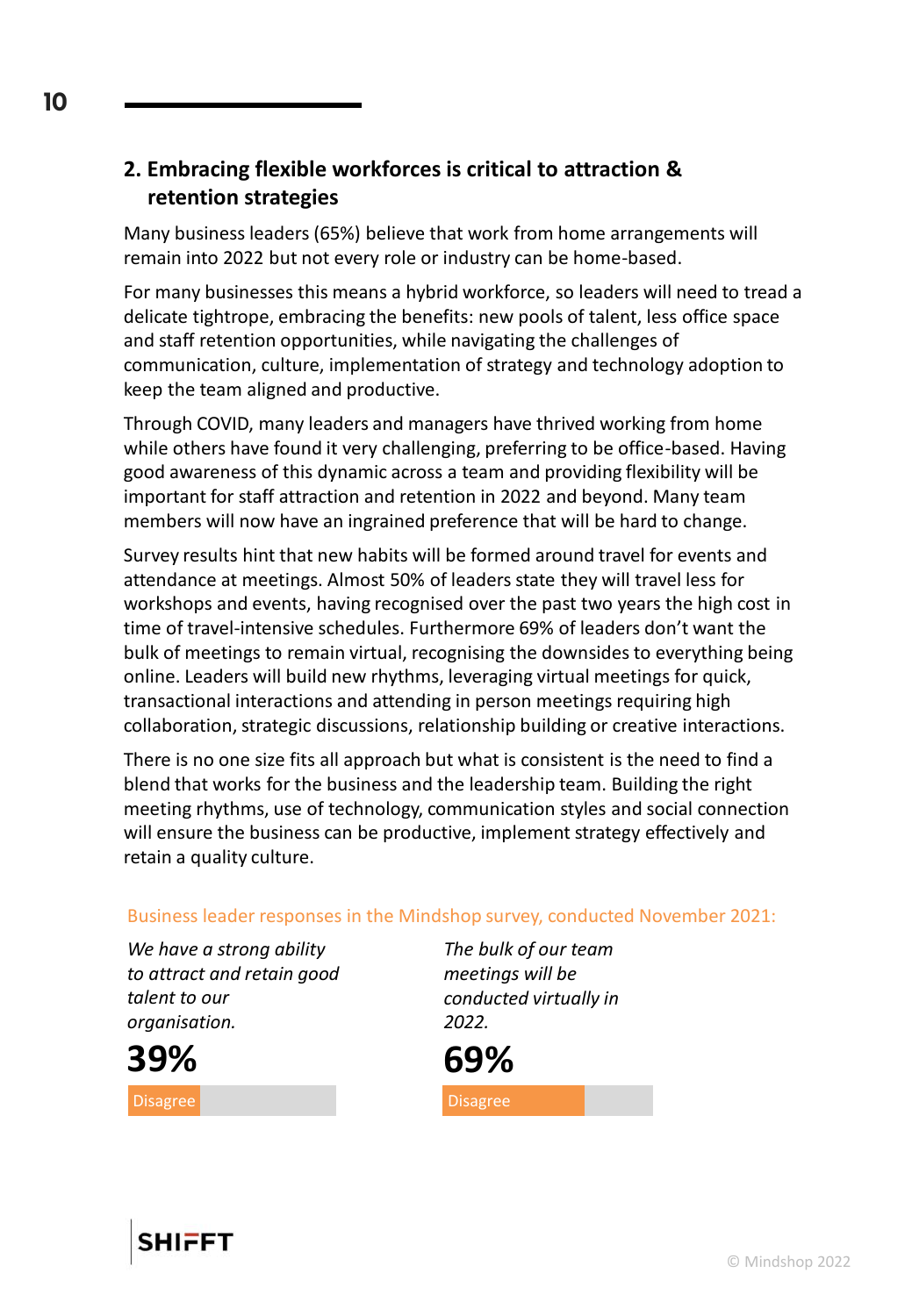

## **What changes brought about by the pandemic will remain for your business in 2022? (select all that apply)**

## **RESET TIPS**

- 1. Develop new habits and communication styles to stay agile, productive and connected to your team in a hybrid workforce.
- 2. Turn embracing of hybrid workforce into an opportunity for your business that opens new pools of potential employees from other regions.
- 3. Understand the working preferences (virtual or in office) of your team and ensure there is flexibility to cater to each persons' preferences where possible.
- 4. Identify how to use time saved from less travel for activities that are of biggest strategic benefit to the organisation.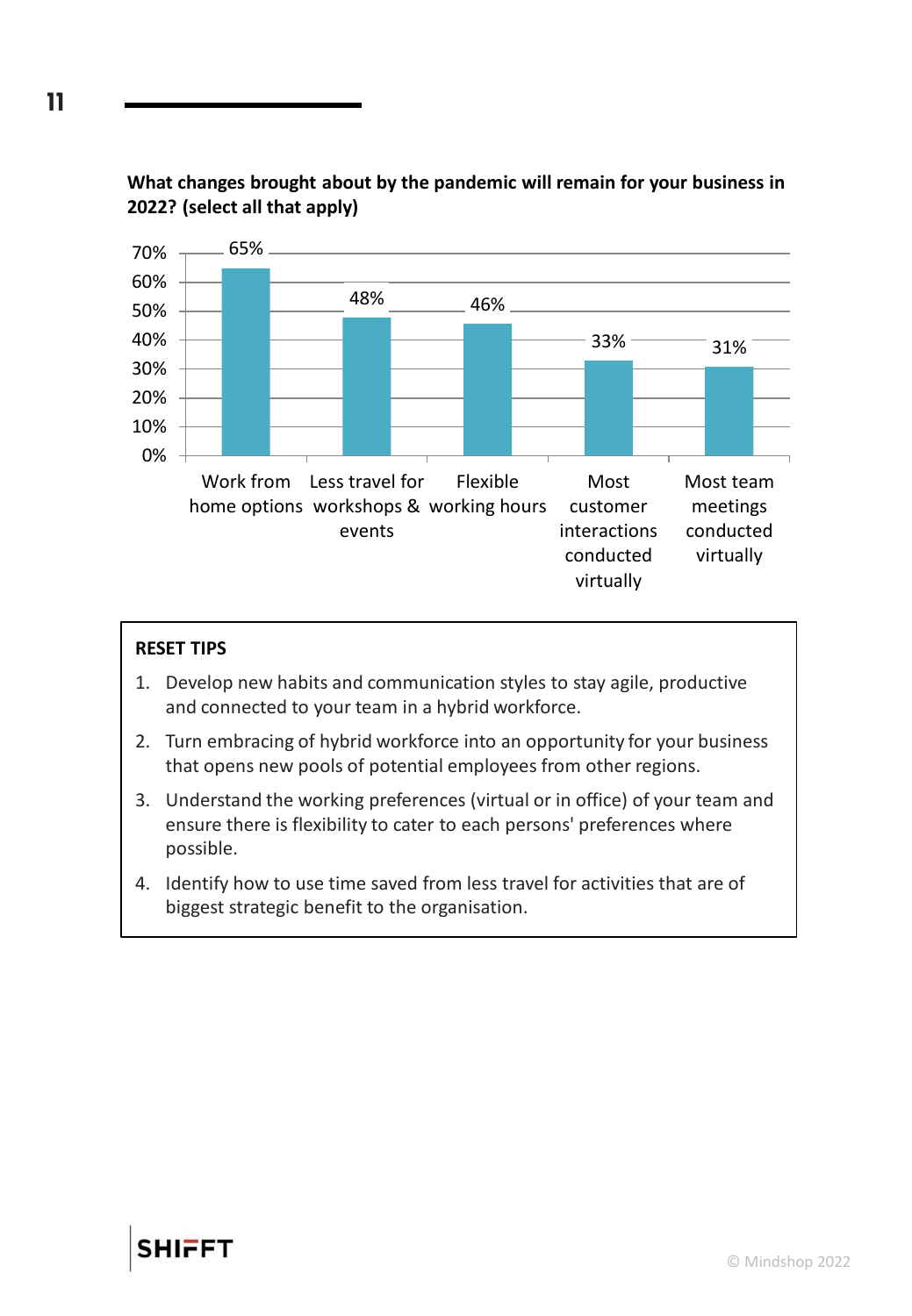## **3. Boost resilience by locking in new work/life balance habits**

Let's face it, if leaders are flat the team and business follow. During 2021, leaders were forced to face a completely new set of challenges: working from home, virtual team meetings and an uncertain market. Some thrived while others struggled evidenced by 'personal resilience' being rated as the most important contributor to success as a leader in 2022. Reflecting on what has worked and what hasn't over the last two years will be key to drive positive change in 2022.

Finding a good work/life balance will deliver the mental breathing space, energy and agility to face the issues and grasp opportunities of 2022. Leaders who fail to address bad habits will risk burnout, high stress levels and fatigue. Once leaders have built their own resilience levels by first putting on their own 'oxygen mask' they can then turn to assisting the team and the business.

Addressing the factors that contribute to personal change success, becoming more comfortable with technology and having a growth mindset are other keys to boosting resilience. Try to avoid another 'ground hog' year.

**How important are the following contributors to your success as a leader in 2022?** (Weighted average of responses shown).



## **RESET TIPS**

- 1. Reshape the work week to provide more flexibility for family time, learning new skills, mental health breaks and quality collaboration time with team members.
- 2. Review your beliefs, capabilities and readiness for personal change success. Where can you improve? What capabilities do you need to build?
- 3. Learn how to bounce back from adversity by controlling emotional responses, it's your choice how you react. Where do you have irrational beliefs?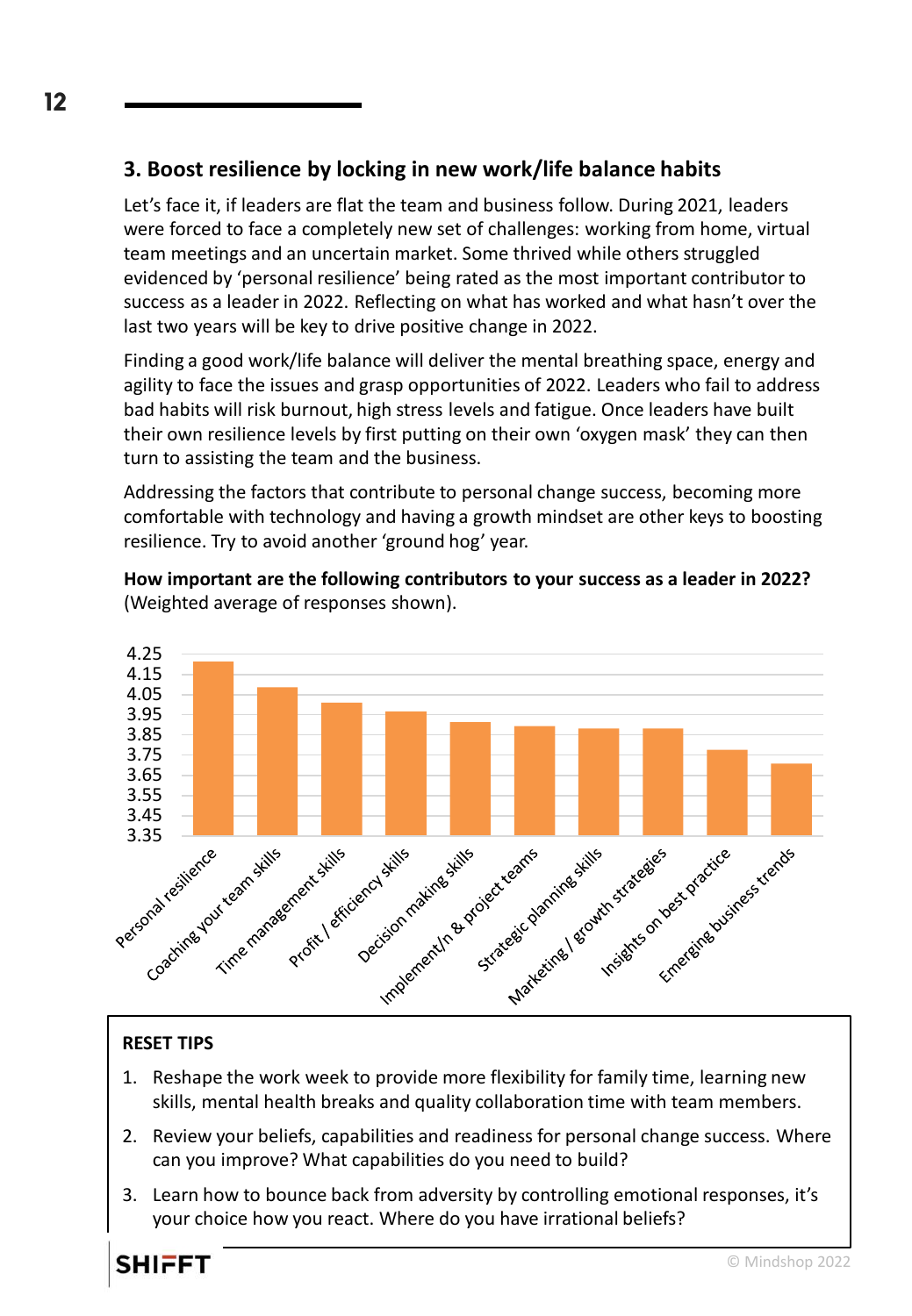## **4. Invest in leadership & coaching capabilities to make you a leader worth following**

## **'YOU'RE ONLY A LEADER IF SOMEONE WANTS TO FOLLOW YOU. THERE'S NO FORCED LEADERSHIP ANYMORE.' <sup>1</sup>**

Survey results indicated 81% of leaders felt their leadership style needed to evolve and 80% needed to reskill and upskill to achieve their goals in 2022. But what skills are critical to be a successful leader in 2022 and beyond?

In the past, leaders believed strategic capability contributed most to success but now it's more about personal resilience, time management and coaching teams. Consider your future career journey, what will be your role in five years' time? If you are a CEO or business owner what adaptations would excite you enough to learn new skills, build new habits, unlearn approaches that no longer work and create a step change in your abilities?

Maslow's 'Hierarchy of Needs' places self-actualisation at the highest tier, driving us to achieve our true potential. How can you become the best version of yourself over the coming years?

Time poor leaders who want to travel less will learn or refresh leadership capabilities with a mixture of just in time programs tailored to personal needs, delivered virtually and reinforced by applying insights to real world challenges.

Shifting attitudes to learning methods highlighted in the annual survey see more demand for peer discussion and personal coaching versus attendance at large conferences and reliance on social media posts. While thought leadership is still important, leaders want to discover practical how to's of operating in a post-COVID environment.

What peer collaboration groups are you part of (or should you be part of) that will challenge you to grow in 2022 and beyond?

## **RESET TIPS**

- 1. Undertake a personal SWOT & identify your top three leadership capability gaps.
- 2. Develop a 2022 Reset One Page Plan.
- 3. Learn new coaching capabilities and embrace new technologies to efficiently manage the team virtually while staying attentive and responsive. What peer group can you join to share what's working and what's not?

<sup>1.</sup> https://www.fastcompany.com/90709954/this-is-how-the-best-leaders-will-lead-in-2022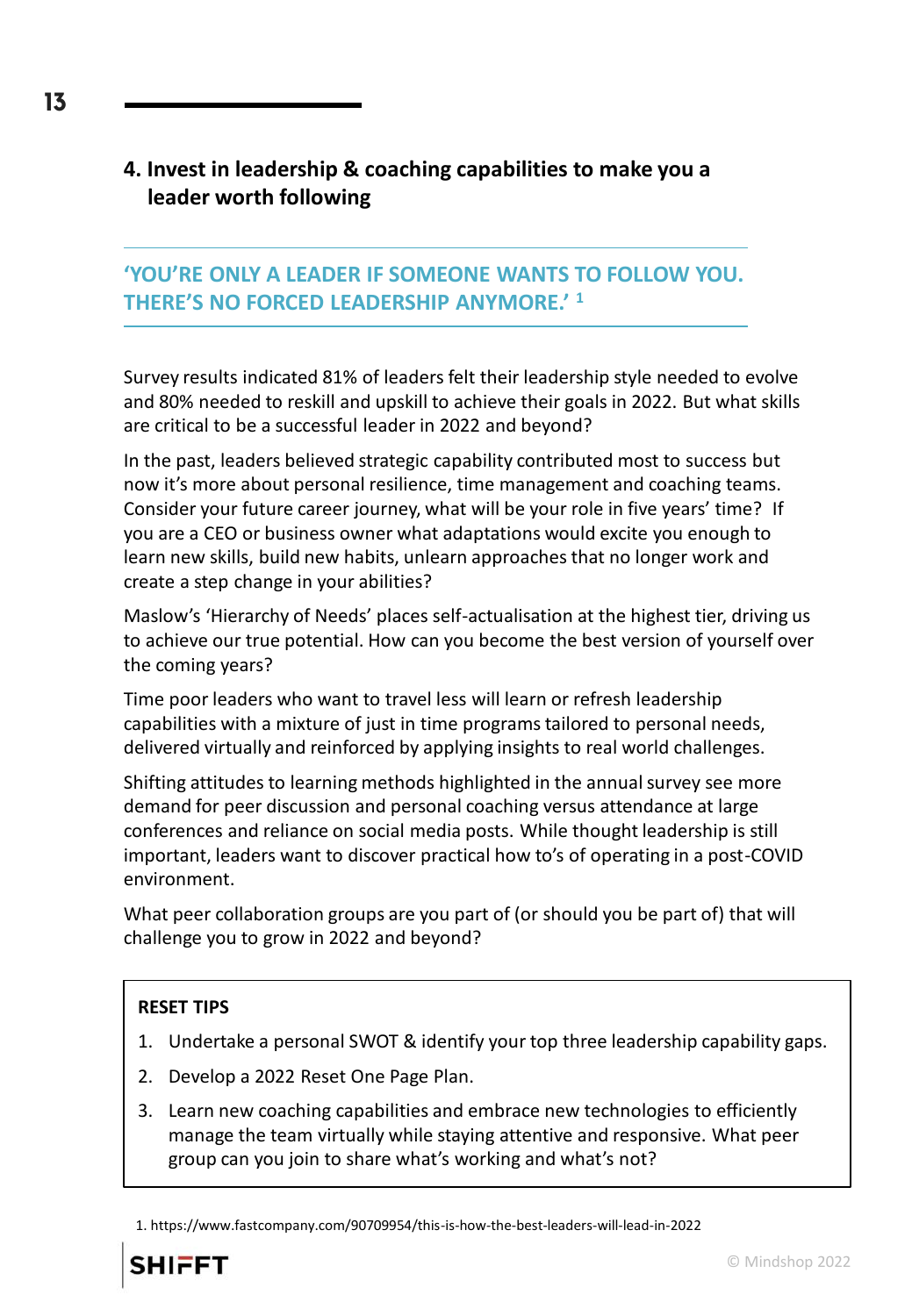## **5. You'll need a 'thriving' strategy and vision for 2022**

Capitalise on high business confidence with a strong strategy and vision that ensures your business thrives in the current environment. Many valuable lessons have been learnt about customers, suppliers, processes, technology, team, marketing, products and services that need to be collected into a strategy reset.

Don't waste a crisis. Drive home critical changes and bring a contrarian mindset to how you operate. Leaders feel getting the 'people' side of their strategy right is the highest priority as part of this process (69%). While 37% indicated they lack a clear strategy or vision. Some leaders have more work to do than others.

There is no magic bullet when it comes to the strategy reset but leaders can't just 'roll-over' last year's strategies with a tweak of the figures. Re-testing the vision, competitive advantage, strategic SWOT and change readiness needs to be undertaken as the business environment has changed dramatically and opportunities can be easily overlooked with a strategic process that just 'ticks the box'.







**Rate your level of confidence in the business climate for 2022 (where -5 is very poor, and +5 very good).** 

#### **RESET TIPS**

- 1. Engage a strong external advisor to reset your vision and strategy for 2022 and beyond. Where are emerging opportunities and challenges?
- 2. Re-test your strategic SWOT, sustainable competitive advantage, change readiness and strategic priorities against your vision.

14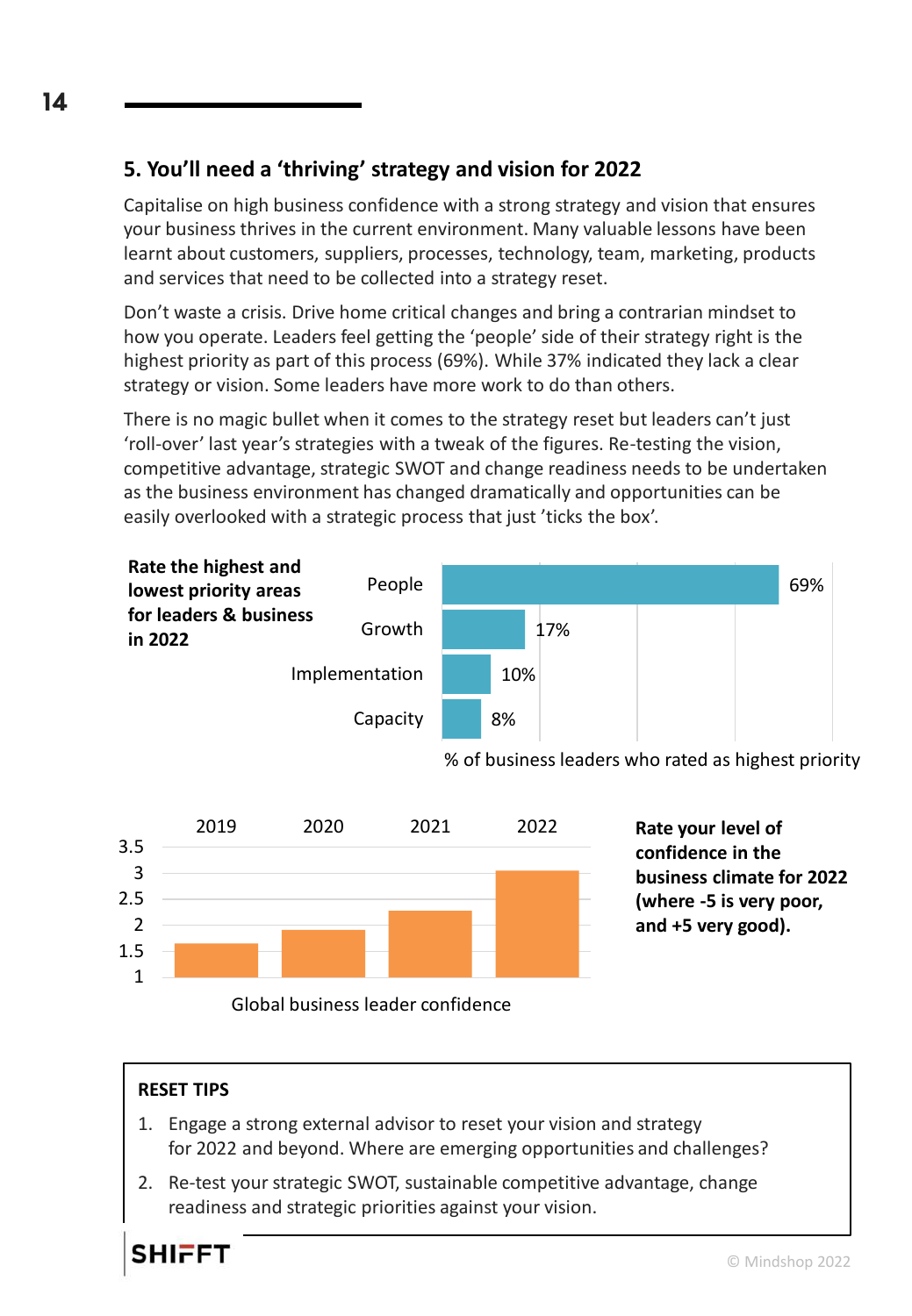## **6. Don't lose sight of what makes you profitable**

Distractions abounded over the last couple of years. Working from home and lockdowns exposed difficulties in employee attraction, retention and maintaining a solid culture, not to mention market challenges brought about by COVID for some industries (retail, tourism and hospitality in particular).

But it's important not to let this noise drown out the overriding importance of *profitable* growth and understanding where hidden waste has built up in the business over the last couple of years.

Indeed 30% of overheads can often be waste. With businesses embracing so much change, very quickly unused technology, unproductive teams, poor processes, excess stock, poor leaders, ineffective sales processes and more can lead to 'hidden' waste that when removed, can have a major impact on profitability. What are the top three wastes in your business?

Understand what products and services drive the most profit in the business now and in the future. Manage your portfolio to understand and make the most of 'cash cows', develop 'rising stars' and phase out or reinvent those products and services that are 'dogs'. Are your best people being trusted to focus on driving profitable growth in high potential growth areas?

### Business leader responses in the Mindshop survey, conducted November 2021:

| In 2022 we will be more<br>focused on consolidating<br>our current market<br>position rather than<br>pushing for growth | I have a documented and<br>clear strategy / vision for<br>my part of the business | We have attempted too<br>much innovation and<br>change over the past 12<br>months |
|-------------------------------------------------------------------------------------------------------------------------|-----------------------------------------------------------------------------------|-----------------------------------------------------------------------------------|
| 68%                                                                                                                     | <b>37%</b>                                                                        | 88%                                                                               |
| <b>Disagree</b>                                                                                                         | <b>Disagree</b>                                                                   | <b>Disagree</b>                                                                   |

#### **RESET TIPS**

- 1. Focus on profitable growth opportunities that fit the business vision.
- 2. Conduct a Product Portfolio Analysis to uncover which products and services are negatively impacting profitability.
- 3. Undertake a waste audit to start the ongoing process of waste and inefficiency identification and removal across the business.

15

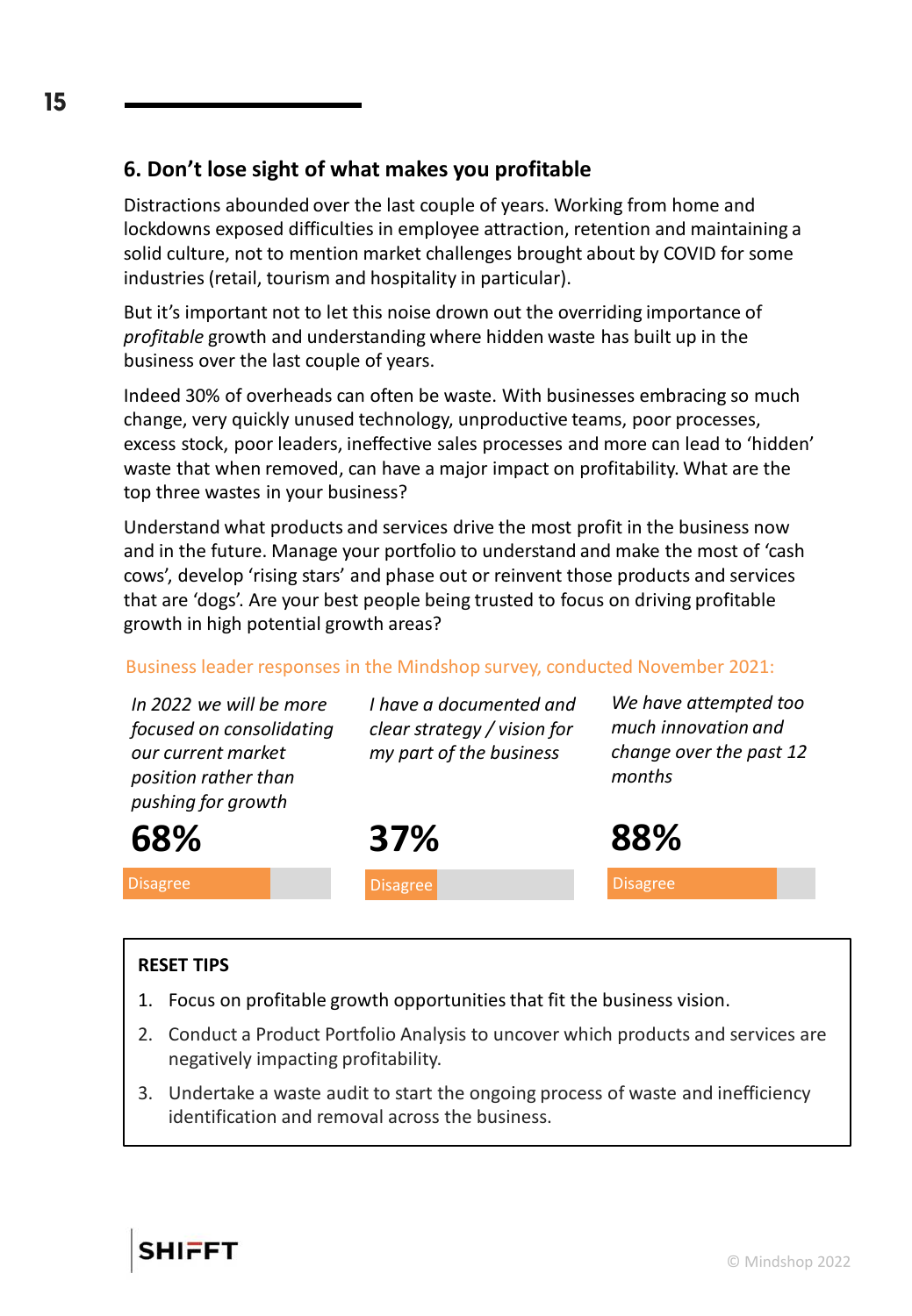# **Strategies to Rechart Success**

In September 2021 Mindshop released its ['Navigating the Road Forward'](https://web.mindshop.com/wp-content/uploads/2022/01/Mindshop-Navigating-the-Road-Forward-Paper.pdf) paper outlining over thirty potential actions to guide business leaders on strategies for success in 2022. Actions covered four key areas: people, growth, capacity and implementation.

Building on the insights and reset ideas above, these actions are very applicable. To help you focus on the most relevant strategies for you we have developed a matrix below which poses two questions:

## **Q1 What's holding you back from successfully driving change?**

Is it more an issue with *people* - leadership & team capability, or more your ability to *implement* - poor systems, processes and level of waste?

#### **Q2 What's holding you back from achieving growth goals?**

Is it more a lack of *capacity* - poor resources, lack of leverage, or more an absence of *growth* opportunities - ineffectual marketing, inferior product/service quality or unclear strategy?

Strategies on which to focus in 2022 are determined by the answers to these questions. For example, if you answered *people* for Q1 and *capacity* for Q2 we suggest concentrating on strategies in the top left quadrant. Detailed strategies can be found in one of the four areas of people, growth, capability and implementation in the ['Navigating the Road Forward'](https://web.mindshop.com/wp-content/uploads/2022/01/Mindshop-Navigating-the-Road-Forward-Paper.pdf) paper. Select the top three most relevant to you to focus on.





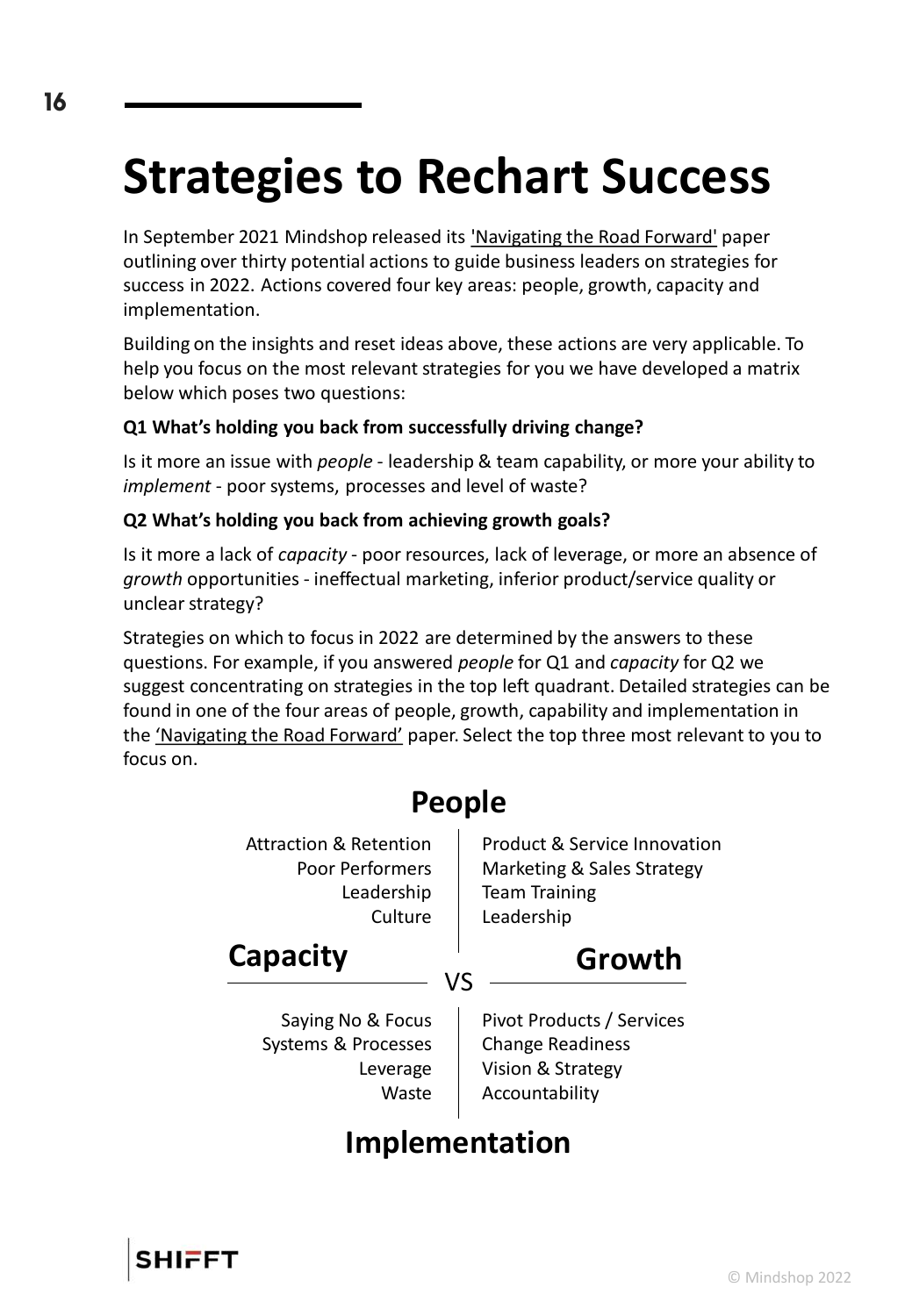# **Building Leadership Capabilities**

## **Where are your leadership capability gaps for 2022?**

Each leader is at a different stage of their journey with diverse goals for 2022 and beyond. The hectic nature of the last two COVID-impacted years has for many put structured education on the backburner in favour of 'just-in-time' learning. Time available for education will still be in short supply in 2022 so we recommend you:

- 1. reflect on areas to reskill as approaches have changed, upskill to improve capability, or unlearn to change bad habits.
- 2. identify traits or capabilities in peers you want to emulate to drive step change.
- 3. set learning goals for yourself for the year ahead tied to performance goals, using the Mindshop Leadership Phases as a guide (see following page).
- 4. build bite-sized learning habits, putting aside 20-30 minutes to learn a tool, review a 'how-to' resource or do a couple of course modules as required.
- 5. have accountability loops in place with peers or your coach to keep you on track.
- 6. involve yourself in a peer group that can regularly inject thought leadership, challenge you and allow sharing of what's working and what's not in the business.

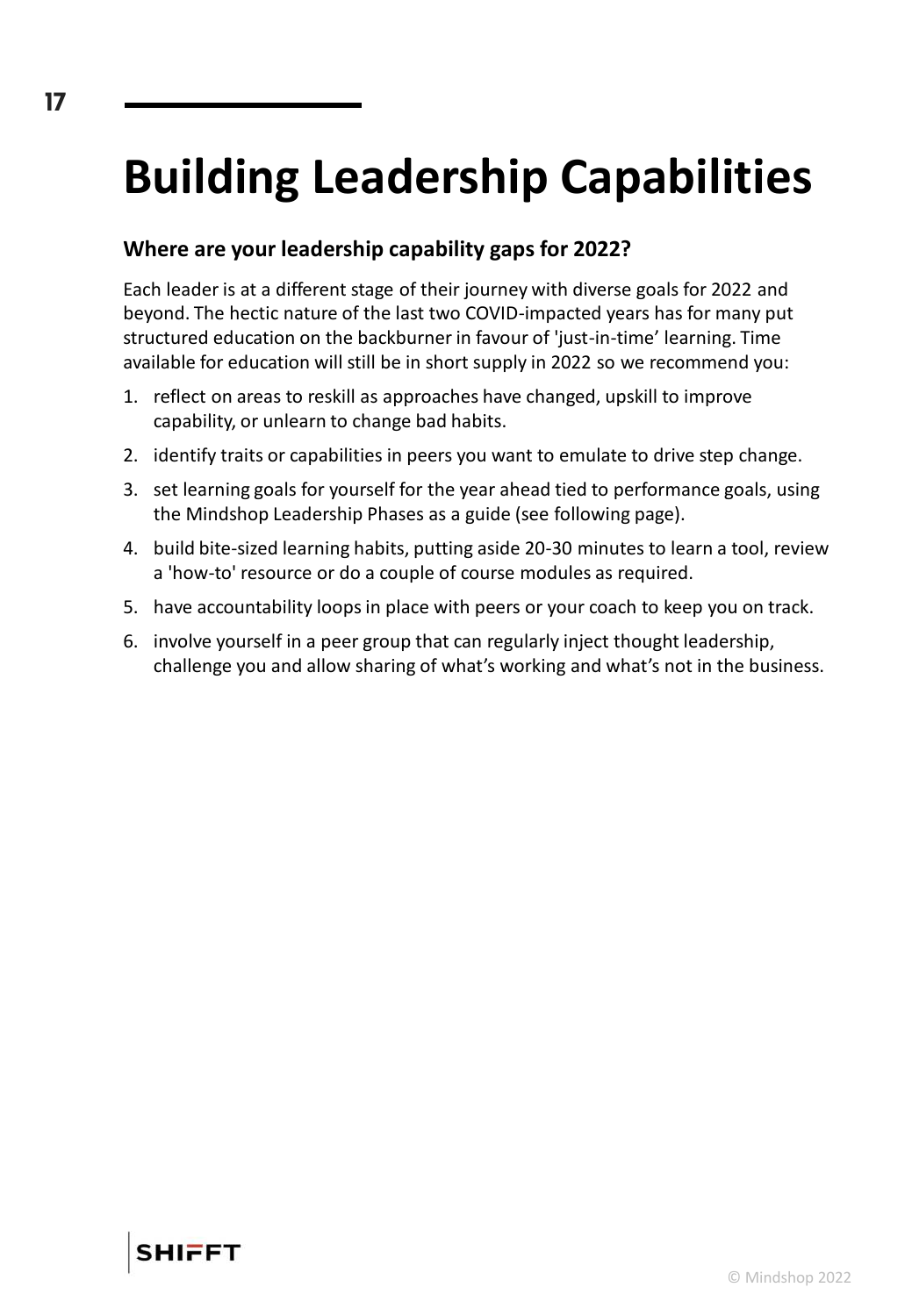## **Build Capabilities Aligned to High Performance Phase**

Not every leader wants to achieve the same thing. Reflect on Mindshop's Five Phases of Leadership to determine the type of leader you want to be and capabilities you need to build to get there in 2022.

**1. INDIVIDUAL** FOUNDATIONAL SKILLS Individual seeking to build better leadership & problem-solving behaviours.

#### **Phase Capabilities & Attributes**

- Basic understanding of business and industry trends. Basic level of financial acumen.
- Little to no systems and processes.
- Adequate communicator.
- Focuses on their own development first rather than the team.
- Success through hard work, trial and error.
- Good understanding of business and industry trends. Adequate level of financial acumen.
- Good systems and processes, occasionally updated.
- Communicates well across all levels.
- Effectively manages team to achieve goals.
- Basic change success understanding.
- Strong understanding of business and industry trends. Good level of financial acumen.
- Good systems and processes, regularly updated based on best practice.
- Good communicator, asks effective questions.
- Guides development of emerging leaders.
- Regular application of change success techniques.
- Periodic contributor on industry trends at events.
- Runs a lean and efficient organisation.
- Strong communicator, can run workshops well.
- Guides development of multiple teams.
- Great problem solver.
- Thought leader, regular contributor on industry trends at events.
- Drives a culture of continuous improvement.
- Very strong communicator, presents regularly at conferences.
- Challenges leaders, explores new approaches to team development.
- Maintains a 'change ready' culture.

## 18

**SHIFFT** 

**5. ROLE MODEL** VISIONARY LEADER Visionary who guides the future direction of the business and acts as a role model for other leaders.

**4. LEADER** STRATEGIST Strong leader who can develop and implement strategies effectively.

**3. COACH** COACH / MENTOR Coaches and develops their team for high performance. Leads by example.

**2. MANAGER** TEAM BUILDER Manages a high performing team effectively. Can drive implementation and change well.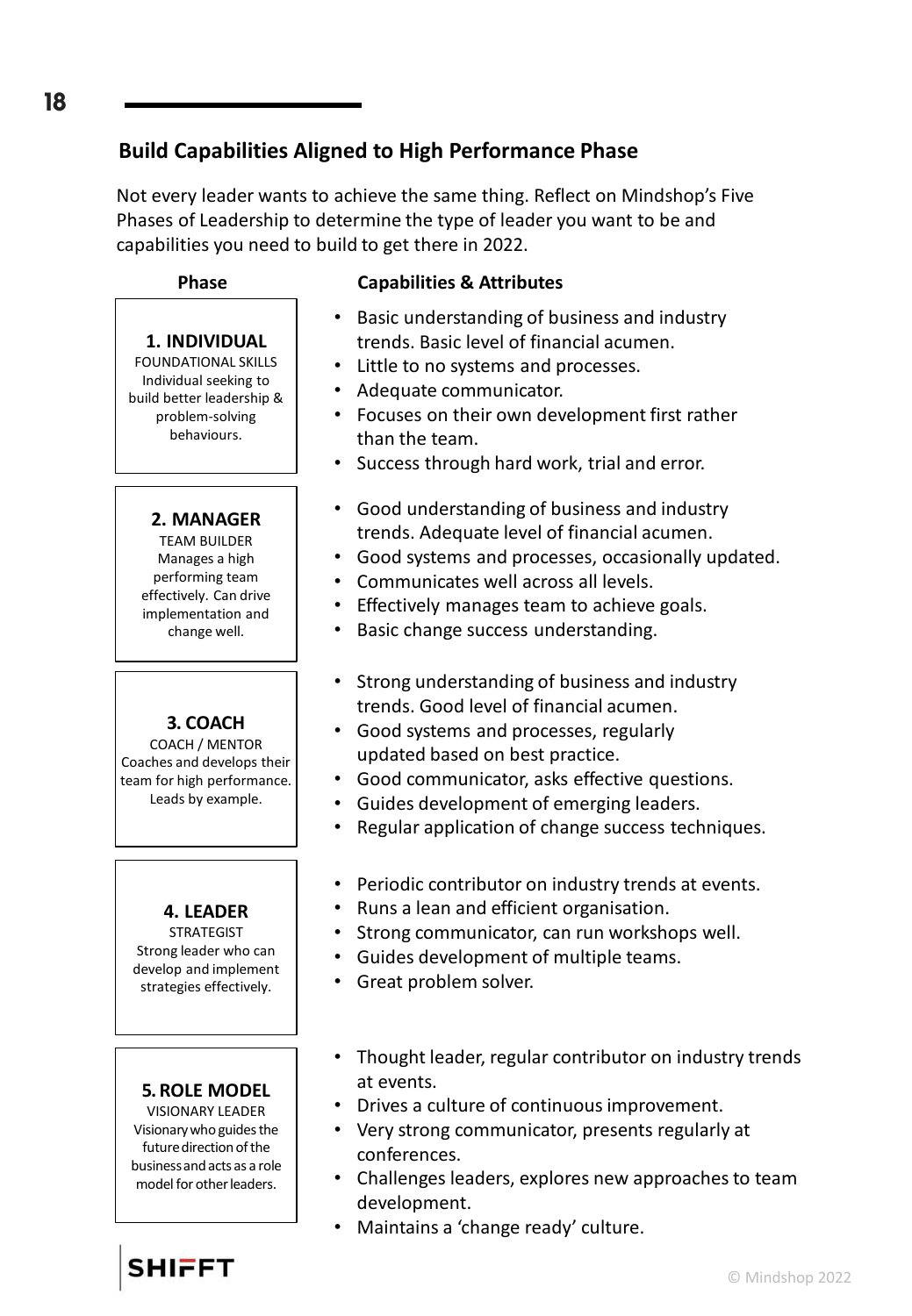## **Eight Steps to Recharting 2022**

#### **1. Embrace a growth mindset**

- i. Pick a theme for you and your business in 2022 to drive greater success - is it growth, consolidation, capability, coaching?
- ii. What will you do differently to improve yourself in 2022?

## **2. Free up 30% of time to get traction**

- i. Improve your capacity. What strategy will address your capacity challenges? What worked in 2021? What didn't?
- ii. Create a stop doing list. Delegate 20% of what you do.
- iii. Move on low profit or frustrating customers.
- iv. Move on poor performers in your team or suppliers.
- v. Review your work/life balance for positive change.
- vi. Stop gold plating all you do.
- vii. Default to no for opportunities unless they fit your vision.
- viii. Do a personal SWOT.
- ix. Find a passion project for 2022 outside of work!
- **3. Set now, where and three reset goals for the business in 2022**
- **4. Do a 2022 SWOT on the business**

#### **5. List the top five reset strategies for 2022**

- i. Pick the focus: people vs implementation, capacity vs growth based on answers from the model above.
- ii. Make sure one of the strategies frees up 30% of your time.
- iii. Make sure another strategy addresses building leadership capabilities. What two or three will be most important?
- **6. Lift your probability of change success**
- **7. Develop a 2022 reset one page plan**

## **8. Make the most of leveraging Mindshop**

Use the online platform, engage with your coach and peers and attend Growth Hub workshops if applicable to implement strategies and achieve your 2022 goals.



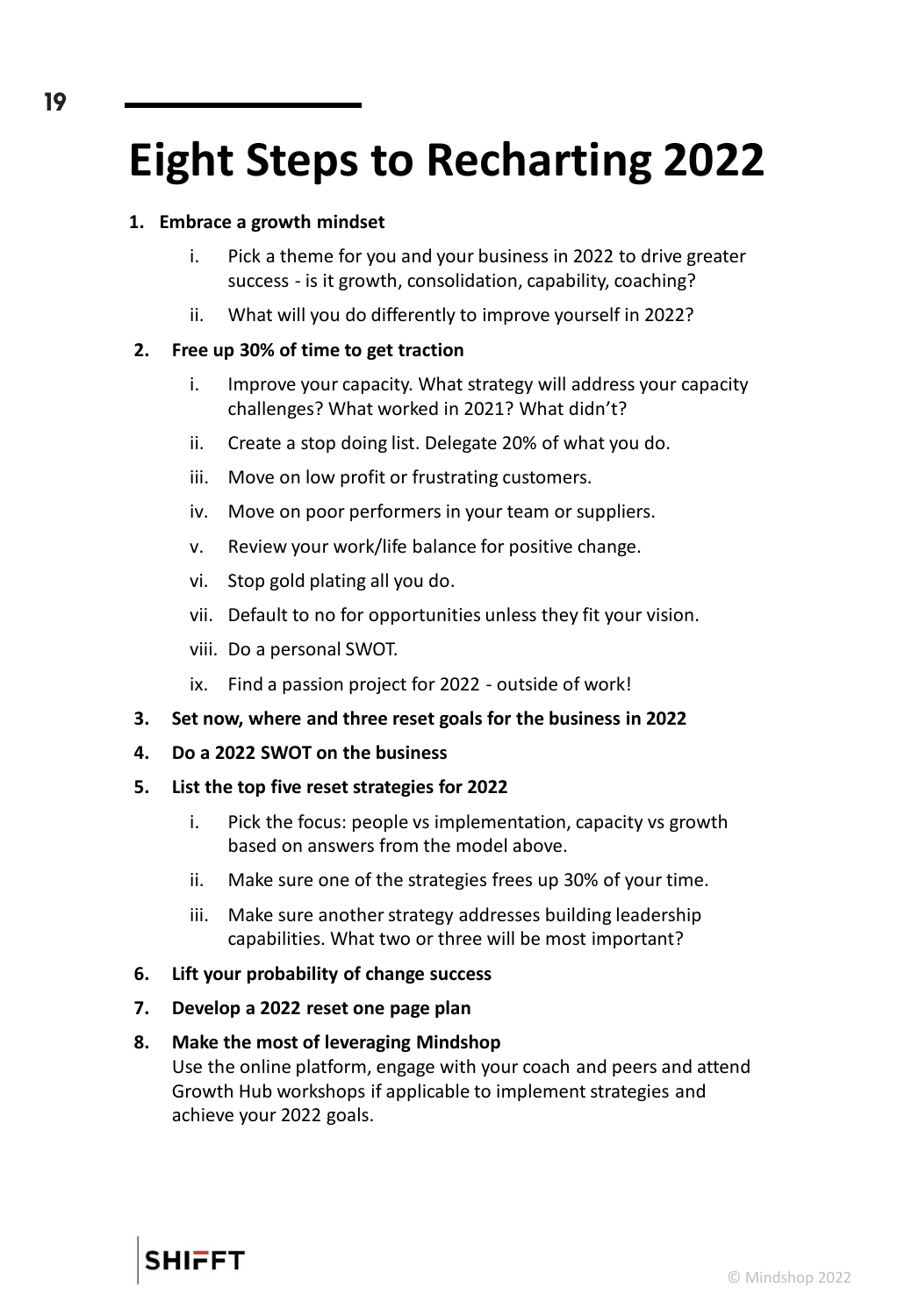## **A Final Word**

The COVID fog will continue to clear in 2022 and reveal a landscape full of exciting opportunities for those leaders with resilience, clear strategy, vision, focus, quality people and evolved capabilities.

Make this the year to reset and rechart a way forward armed with valuable lessons from some of the most stressful and challenging times any leaders have faced in their career. Don't waste this opportunity.

If you have any questions on any elements of this paper, please reach out to your advisor or the Mindshop team.

All the best for 2022,

**The Mindshop Team**

## **About Mindshop**

Mindshop is the leading advisor to business advisors. Delivering everything accounting firms and independent advisors need to successfully build, grow, sell and deliver advisory services to any sized customer, anywhere in the world.

Founded in 1994 in Melbourne, Australia by Dr Chris Mason, Mindshop has now grown to support over 4,000 business advisors and business leaders in 12 countries.

Mindshop supports advisors with:

- prebuilt advisory services.
- experienced coaching support.
- innovative coaching and training technology.
- a comprehensive resource library.
- regular face-to-face and online business advisory skills training.
- access to a global community of business advisors.

[www.mindshop.com](https://web.mindshop.com/)